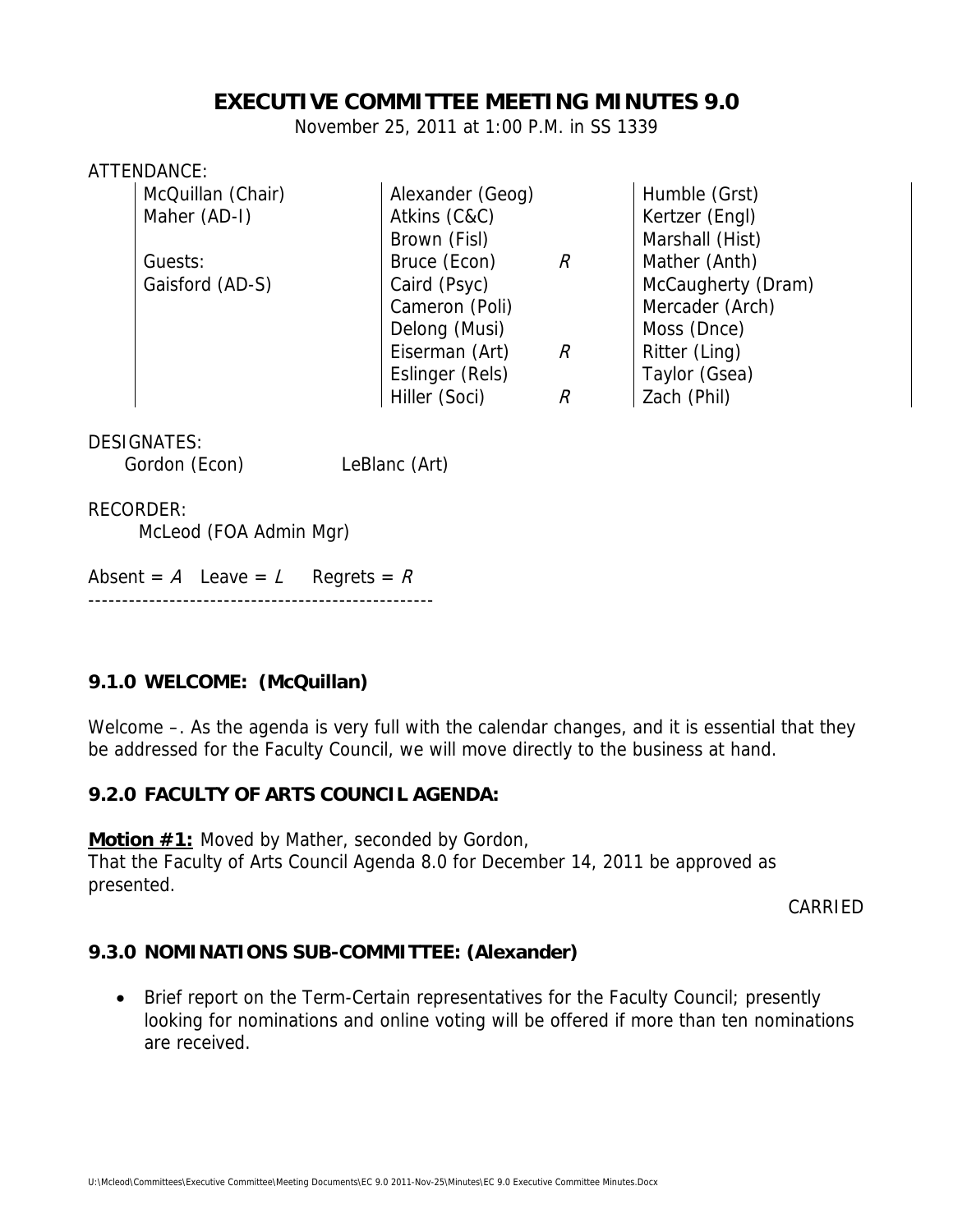## **9.4.0. CALENDAR CHANGES FOR APPROVAL: (Gaisford)**

**Motion #2:** Moved by Cameron, seconded by DeLong,

(Omnibus Motion):

Executive Council of the Faculty of Arts recommends the proposed revisions to the University of Calgary Calendar shown in the following documents:

01 Faculty – COOP

02a Faculty – Courseload

02b Faculty – Interdisciplinary Fields

05 ANTH - Course and Program Changes

06 ARKY – Course and Program Changes

09 CC&IDP – GNST Course Changes

10a CC – COMS Course and Program Changes

12 CC – STAS Course and Program Changes

13 DNCE – Course and Program Changes

14 DRAM – Course Changes

15a ENGL – Graduate Course Change

15b ENGL – Undergraduate Course and Program Changes

18 FIS – ROST Course Change

19 FIS – ITAL Course Addition

20 GEOG – Course and Program Changes

21 GSEA – Course Changes

22a GRST – Graduate Course and Program Changes

22b GRST – Undergraduate Course Changes

24 IDP – AFST Calendar Entry Cleanup

25 IDP – CNST Course and Program Changes

26a IDP – DEST Program Changes

27 IDP – EASC Program Changes

28 IDP – EAST Course and Program Changes

30 IDP – INTR Program Change

31 IDP – LAST Program Changes

32 IDP – LWSO Course and Program Changes

33 IDP – MULTI Program Changes

34 IDP – MHST Field and Course Changes

35 IDP – UBST Updates and Course Changes

36 IDP – WMST Course and Program Changes

38 MUSI – Course and Program Changes

39 PHIL – Graduate Course Changes

40 POLI – Course and Program Changes

42 RELS – Course and Program Changes

CARRIED

**Motion #3:** Moved by Humble, seconded by Maher,

Executive Council of the Faculty of Arts recommends the proposed revisions to the University of Calgary Calendar shown in the following documents:

07 ART – Course and Program Changes

10b CC – Main Calendar Entry update

11 CC – FILM Course and Program Changes

17 FIS – Spanish Program Changes

23 HIST – Course and Program Changes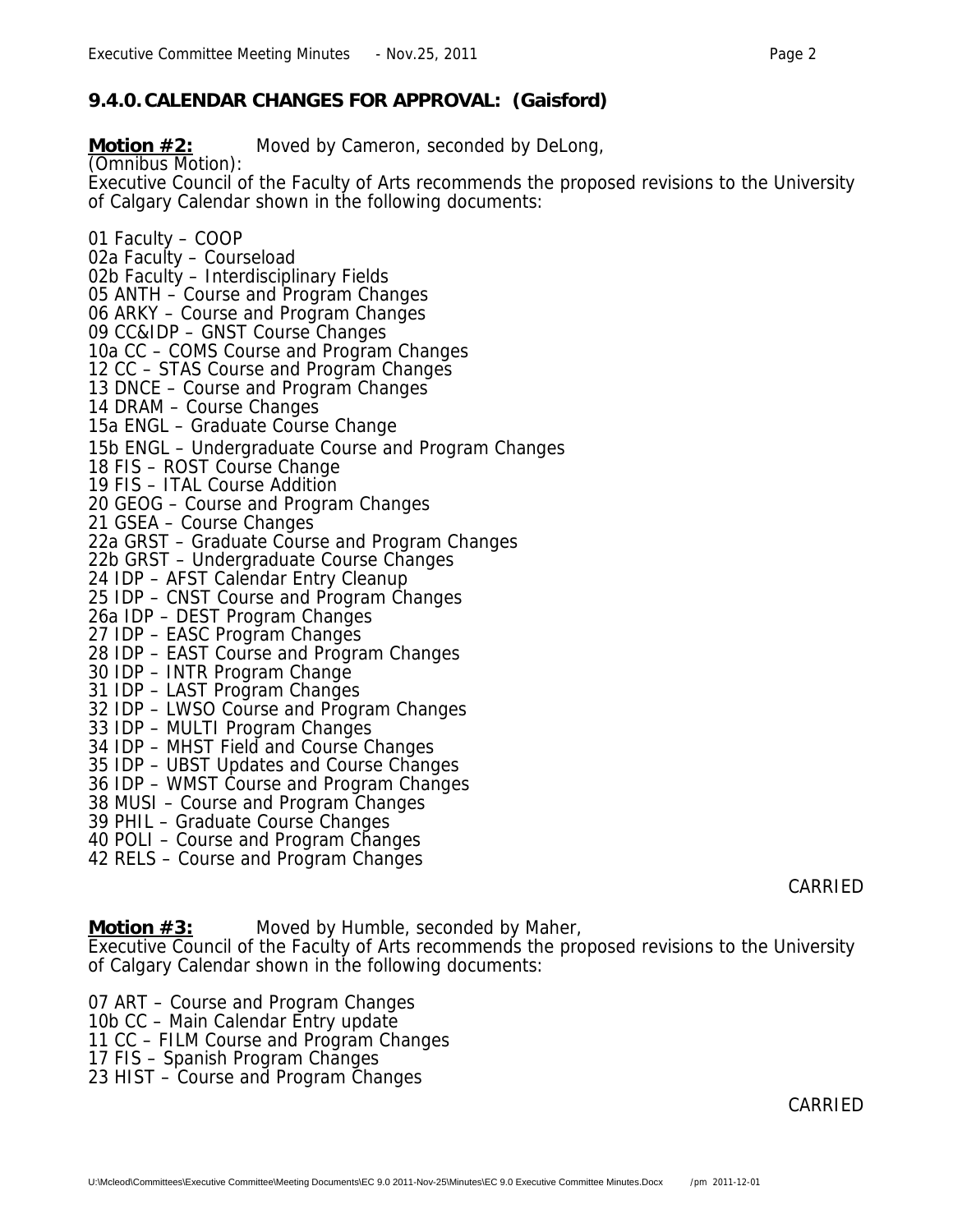**Motion #4:** Moved by Brown, seconded by Alexander,

(Convocation Awards):

The Executive Committee of the Faculty of Arts recommends the revised Convocation Awards as shown in the "Guidelines for Awarding Convocation Medals – Effective 2012: Faculty of Arts".

CARRIED

# **Motion #5:** Moved by Alexander, seconded by Caird,

(New Program Names for Anthropology and Development Studies Degrees): The Executive Committee of the Faculty of Arts recommends the following new program names:

- (a) BA and BA Honours Anthropology rather than BA and BA Honours Social and Cultural Anthropology (see the document entitled "04 ANTH – Degree Name Changes")
- (b) BSc and BSc Honours Anthropology rather than BSc and BSc Honours Anthropology (Concentration in Primatology) (see the document entitled "04 ANTH – Degree Name Changes")
- (c) BA and BA Honours in International Development Studies rather than BA and BA Honours in Development Studies (see the document entitled "26b IDP – DEST Degree Name Change")

CARRIED

# **Motion #6:** Moved by Atkins, seconded by Taylor,

(Closure of Art History):

The Executive Committee of the Faculty of Arts recommends the permanent closure of the Bachelor of Arts Degree in Art History.

(Comments and discussion from LeBlanc & Eiserman's email against the motion)

**DEFFATED** 

**Motion #7:** Moved by Brown, seconded by Humble,

(New French Program):

The Executive Committee of the Faculty of Arts recommends revisions to the University of Calgary Calendar shown in the document entitled "16 FIS – French Course and Program Changes".

CARRIED

**Motion #8:** Moved by Maher, seconded by Gordon,

(Renewal of International Indigenous Studies):

The Executive Committee of the Faculty of Arts recommends in principle simplifications to the International Indigenous Studies Program of the type shown in the document entitled "29 IDP – IIST Program Changes".

CARRIED

**Motion #9:** Moved by Caird, seconded by Ritter,

(Psychology and Linguistics):

The Executive Committee of the Faculty of Arts recommends the revisions to the University of Calgary Calendar shown in the documents entitled "41 PSYC – Course and Program Changes" and "37 LING – Program Changes".

CARRIED